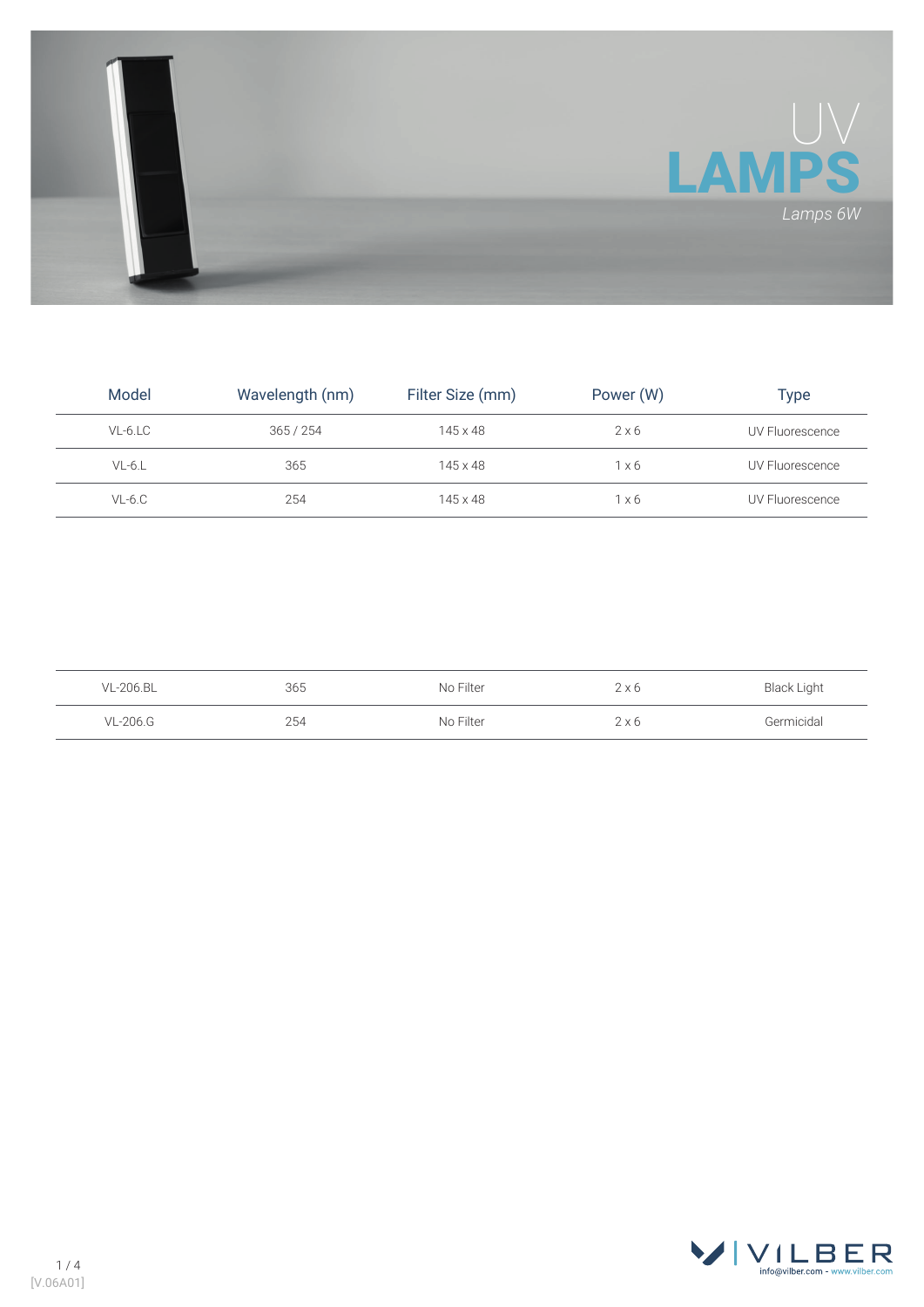

| Model          | Wavelength (nm) | Filter Size (mm) | Power (W)     | Type            |
|----------------|-----------------|------------------|---------------|-----------------|
| $VI - 215.L$   | 365             | 295 x 76         | $2 \times 15$ | UV Fluorescence |
| $VI - 215 - M$ | 312             | 295 x 76         | $2 \times 15$ | UV Fluorescence |
| VL-215-C       | 254             | 295 x 76         | $2 \times 15$ | UV Fluorescence |
| $VL-115.L$     | 365             | $295 \times 66$  | $1 \times 15$ | UV Fluorescence |
| $VL-115-M$     | 312             | $295 \times 66$  | $1 \times 15$ | UV Fluorescence |
| $VL-115-C$     | 254             | $295 \times 66$  | $1 \times 15$ | UV Fluorescence |

| VL-315-BL | 365 | No Filter | 3x15          | Black Light        |
|-----------|-----|-----------|---------------|--------------------|
| VL-315-G  | 254 | No Filter | $3 \times 15$ | Germicidal         |
| VL-215-BL | 365 | No Filter | $2 \times 15$ | Black Light        |
| VL-215-G  | 254 | No Filter | $2 \times 15$ | Germicidal         |
| VL-115-BL | 365 | No Filter | $1 \times 15$ | <b>Black Light</b> |
| VL-115-G  | 254 | No Filter | $1 \times 15$ | Germicidal         |

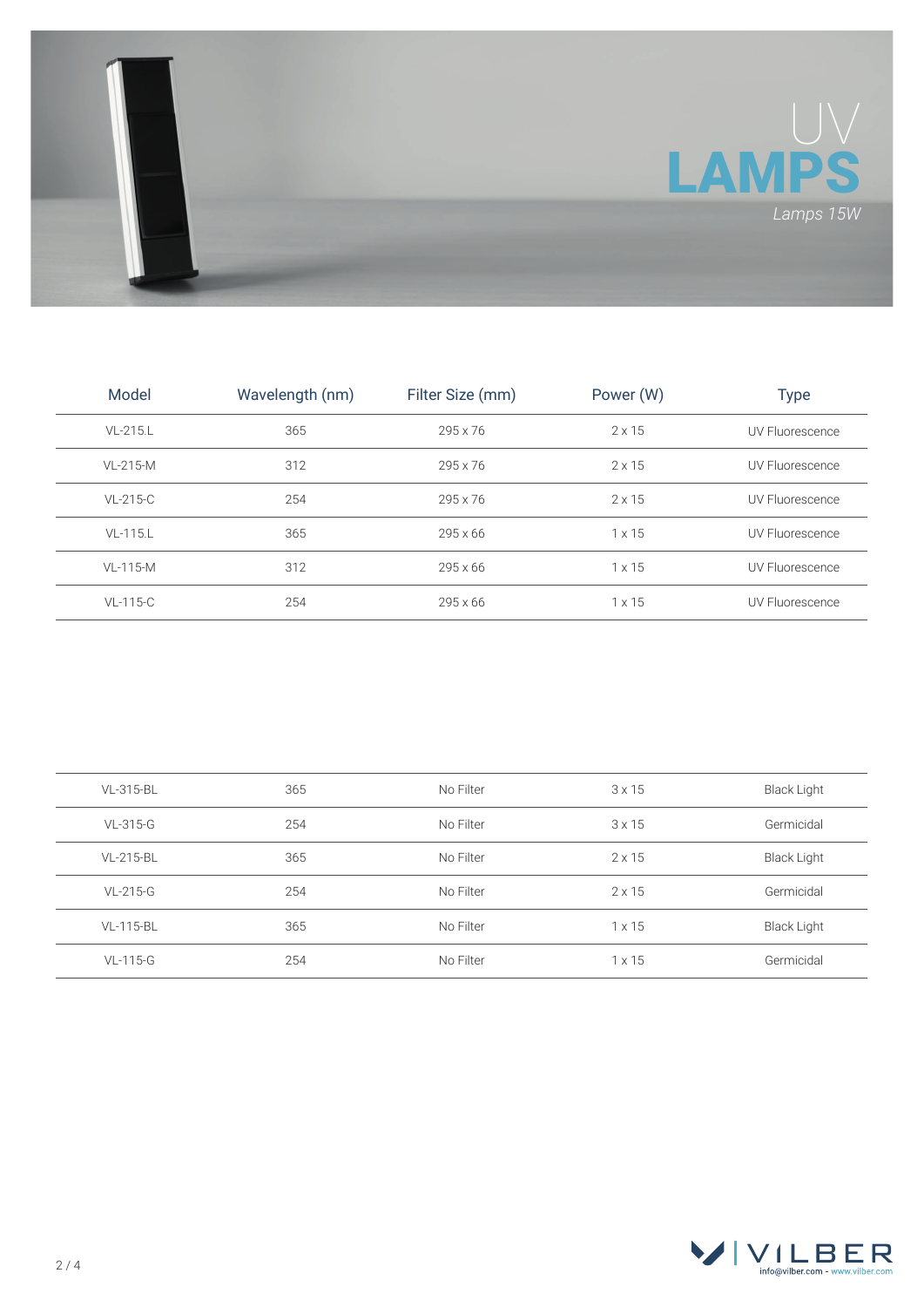

| Model           | Wavelength (nm) | Filter Size (mm) | Power (W)     | Type               |
|-----------------|-----------------|------------------|---------------|--------------------|
| VL-330.BL       | 365             | No Filter        | $3 \times 30$ | <b>Black Light</b> |
| VL-330.G        | 254             | No Filter        | $3 \times 30$ | Germicidal         |
| VL-230.BL       | 365             | No Filter        | $2 \times 30$ | <b>Black Light</b> |
| $VL-230.G$      | 254             | No Filter        | $2 \times 30$ | Germicidal         |
| VL-130.BL       | 365             | No Filter        | $1 \times 30$ | <b>Black Light</b> |
| <b>VL-130.G</b> | 254             | No Filter        | $1 \times 30$ | Germicidal         |